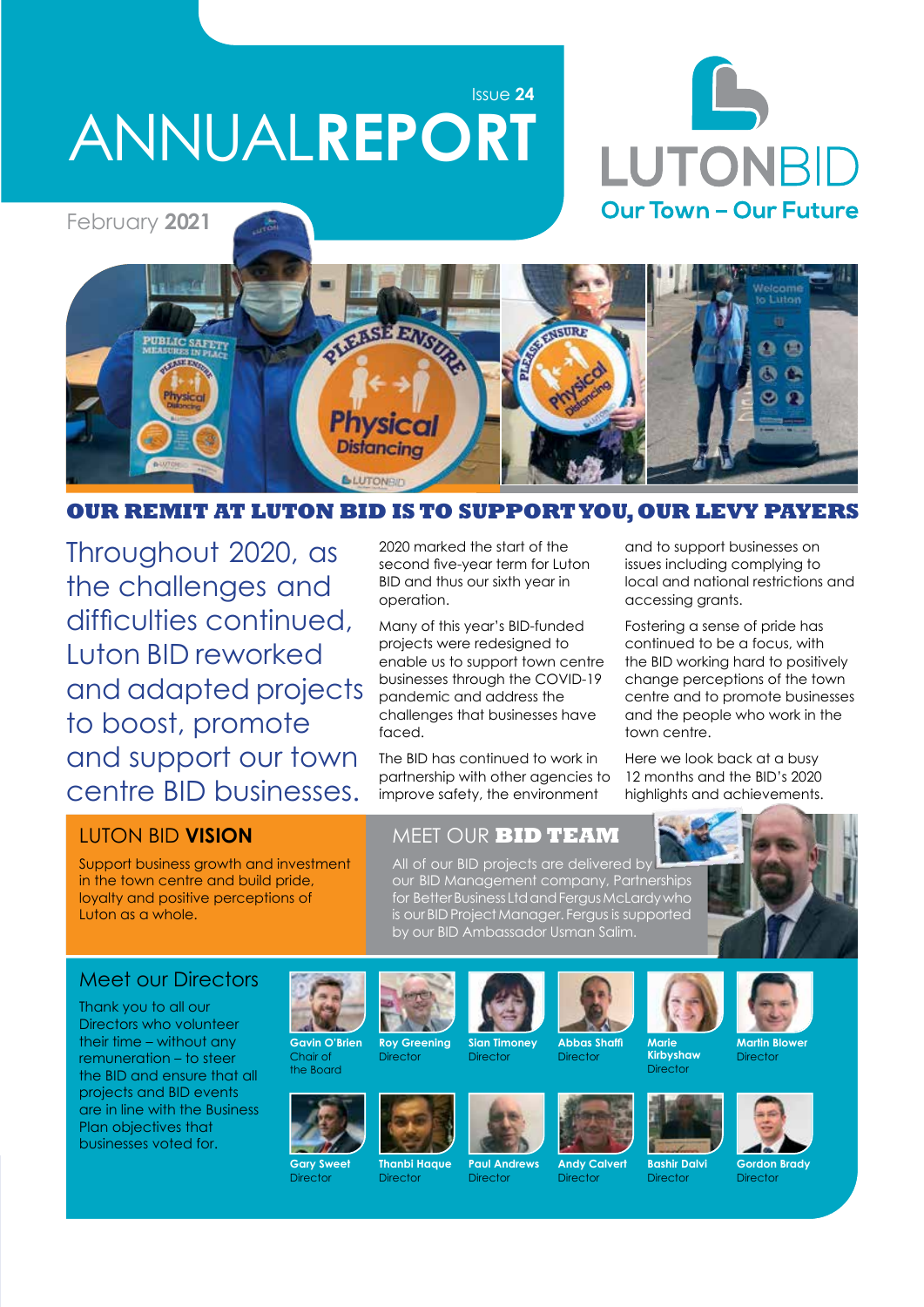#### **ADDRESSING COVID RESTRICTIONS** IN OUR TOWN CENTRE AND **SUPPORTING BUSINESSES**

Luton BID initiated and is an active partner of the Town Operation group and has led the Town Communications group, working with key partners across the town to ensure a consistent and positive approach to making adaptations in our town, helping visitors feel and stay safe and ensuring consistent and cohesive messaging.

#### **PARTNERSHIP WORKING To manage COVID-19 in our Town Centre**

- Luton BID has influenced, supported and led several activities including:
- Identification of pinch points and hot spot locations for social distancing

● Installation of sanitisation stations

● Guidance signage in line with government regulations ● Working with businesses on queue management and use

● Additional cleansing

of outdoor space

- One-way systems in key areas
- Information points for the public to help remind visitors to adhere to social distancing, wear face coverings and use oneway systems



- Involvement in a social media film to promote key safety measures – increasing confidence and visits to the town centre and reinforcing social distancing
- Management of outdoor spaces, including street cafés and temporary seating areas
- Promotion of industry standards, beyond the government's COVID-19 secure certification

#### **BUSINESS SUPPORT** to help businesses operate,  **adapt and recover**

Luton BID has provided a tremendous amount of additional support. **We have**:

- Assisted and supported over 60 businesses to apply for grants via Luton Council
- Directed businesses to other funding options
- Provided regular updates and guidance on the Coronavirus Job Retention Scheme
- Compiled a Business Continuity Log which is updated on a regular basis to show which businesses are open, trading online or offering home delivery etc.
- Developed a Business Support Guide, which is updated regularly and contains all the latest advice and information plus useful links to further guidance
- Hosted COVID-19 business support webinars and advised businesses as part of online events hosted by Luton Council and the University of Bedfordshire
- Offered bespoke advice to hospitality and evening/ night-time economy businesses
- Been influential in partnership social media projects such as

#### **#LutonTogetherMovingForward**

- Produced and distributed 185 COVID-19 Business Recovery Support packs – receiving an excellent response to this scheme
- Started to distribute additional social distancing floor vinyls and face covering posters



**COVID-19 BUSINESS COMMUNICATIONS**  to help businesses keep up to date with changing regulations and guidance.

Luton BID has been publishing regular and ongoing communications during the COVID-19 pandemic to assist town centre businesses with the latest government guidance and support. We continue to:

- Issue regular ebulletins with links to advice, information, financial support, and the latest government guidance
- Send bespoke ebulletins offering guidance for reopening to different sector areas including retailers, hospitality

businesses, hairdressers and barbers, beauty services, tattoo parlours, and gyms and sports venues

- Use social media to signpost BID businesses and shoppers to useful information
- Issue a number of press releases detailing Luton BID activities and projects
- Hold webinars to guide businesses through the recovery to return to work
- Update our COVID-19 webpage which contains links to relevant websites such as Gov.UK, Public Health, Federation of Small Businesses and more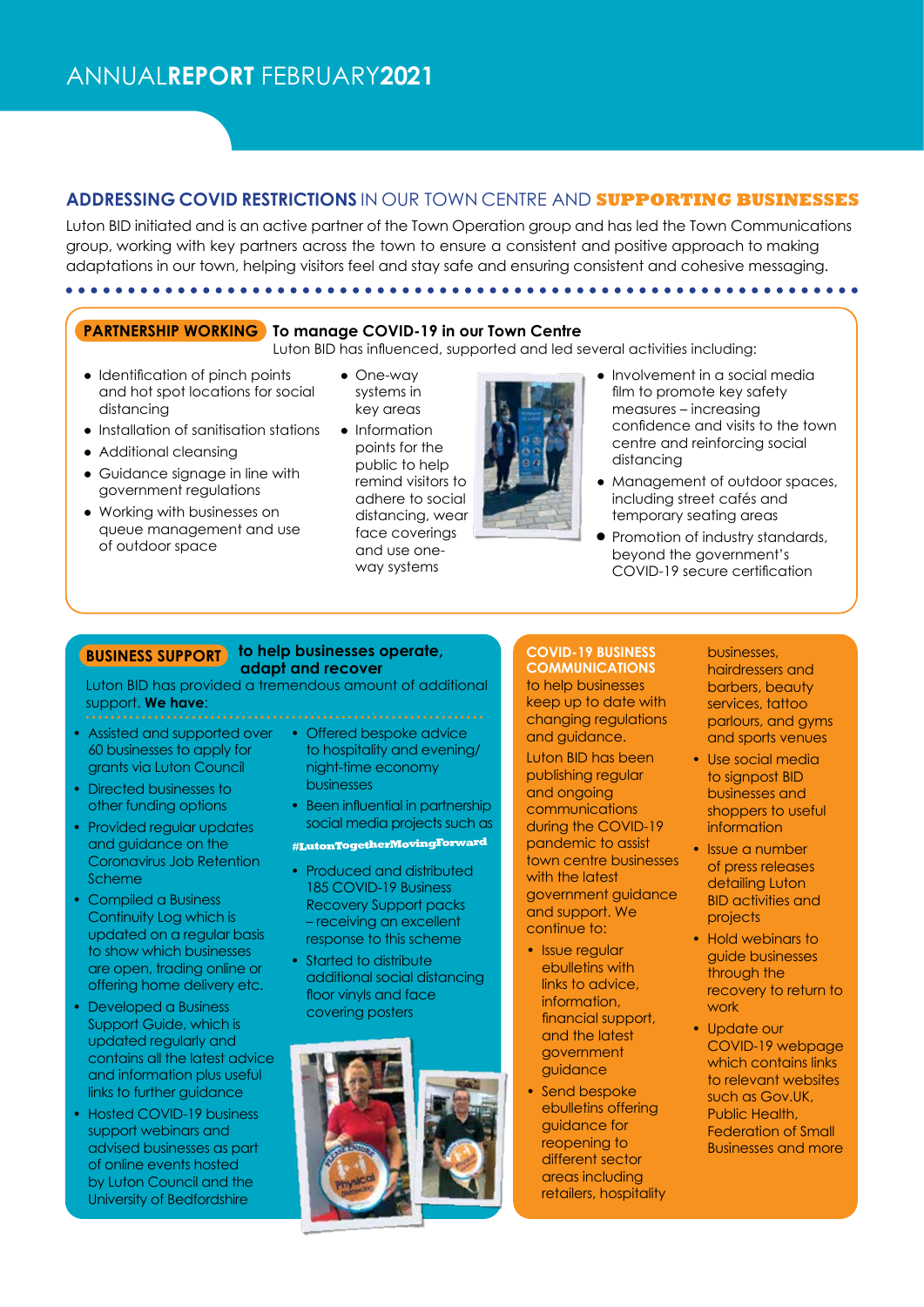

# **DBJECTIV**

## **PROMOTION**

**To identify, develop and promote the strengths, characteristics and the business offer of Luton town centre to positively change perceptions of the town, locally regionally and nationally.**

# SOCIAL MEDIA ENGAGEMENT

Reach and follower numbers continued to increase throughout 2020, with the BID posting more content than ever before and securing excellent interaction and engagement from the public.



This Christmas #shoplocal #eatlocal #staysafe

During November and December, Luton BID encouraged safe Christmas shopping– encouraging visitors to visit the town centre during off peak times, and promoting a consistent message: Shop Local, Eat Local, Stay Safe in Luton Town Centre.

Due to the national COVID-19 restrictions we redesigned our Christmas promotion plans and focused on promoting businesses that were adapting and working in different ways in order to operate.

#### **SMALL BUSINESS** SATURDAY

Thank you to all the businesses that helped us mark this special event on 5th December. Small Business Saturday is a national campaign aimed at promoting and celebrating small businesses during a critical retail period. This year was particularly pertinent because of the impact of COVID-19 on businesses. This linked into our Shop Local, Eat Local, Stay Safe campaign.



#### **PROFESSIONAL SERVICES DIRECTORY**

Our online directory of professional services means browsers can easily search for town centre agents,



accountants, insurance firms, solicitors, creative businesses and more.



Positive media headlines, a year-round social media campaign and a constantly updated website are just part of the BID's commitment to promoting Luton town centre.

As well as promoting safety through the COVID-19 pandemic, we also work hard to communicate with you – our BID businesses through e-newsletters. We have been sending on average two per week, but often more when there is important information to share.

We have also continued to produce regular printed and digital newsletters (available via our website).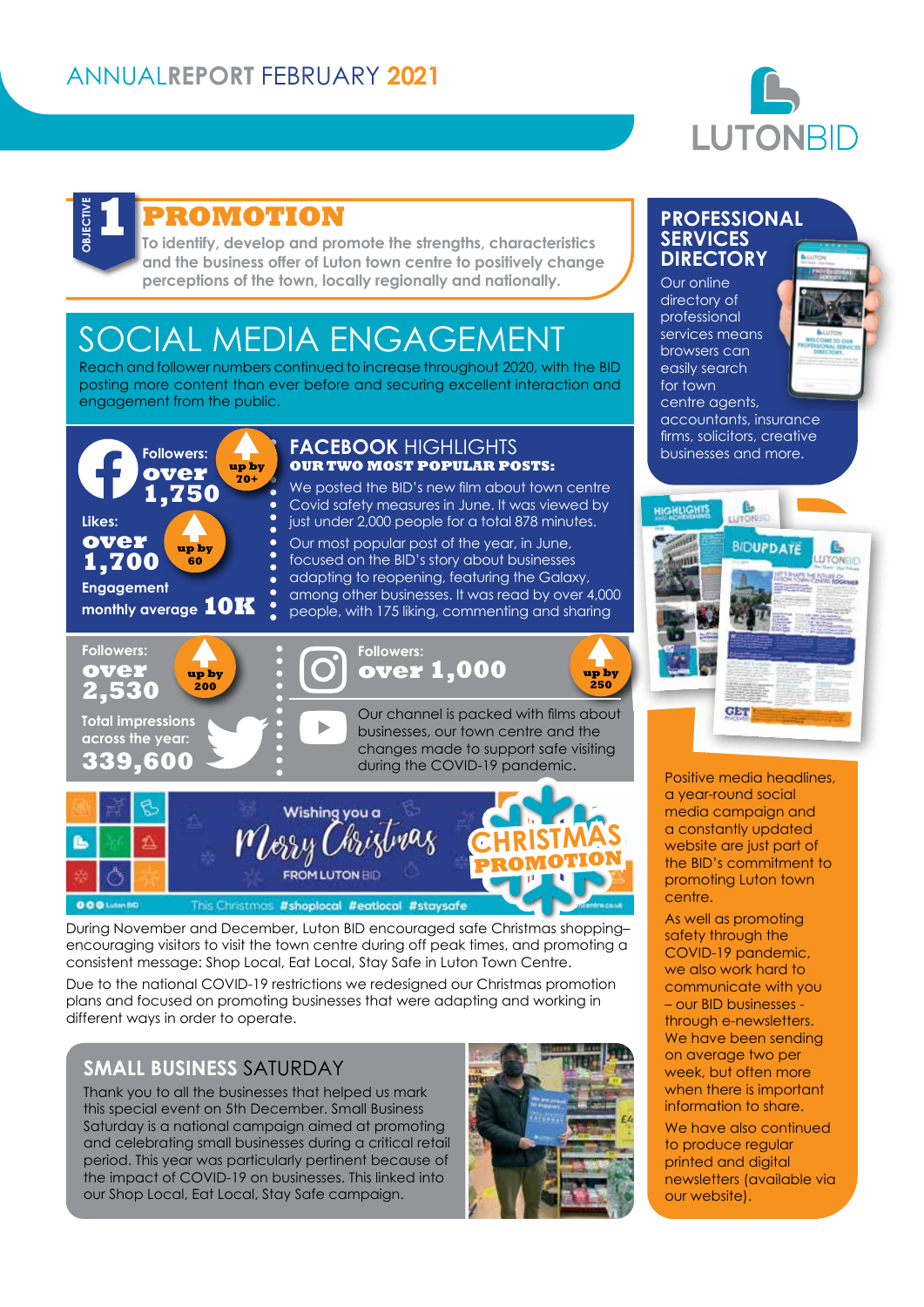

#### LUTON **BUSINESS HEROES**

We are all too aware that COVID-19 has placed extraordinary demands on Luton town centre shops, businesses, and staff – and yet, all thanks to the incredible dedication, courage, determination, and commitment of people working and trading in the area, it continues to be a special and unique destination.

That is why Luton BID has recognised and celebrated the most inspiring individuals in our town centre – our 'Business Heroes'.

We have been regularly showcasing workers or business owners within the BID area who have gone above and beyond during the pandemic.



## **ENVIRONMENT**

**To ensure that the town centre and all its different areas present an accessible and appealing environment which attracts business investment, encourages visitors to stay longer and fosters a pride in the town.**

**NEW CLEANING MACHINE**



#### A powerful new vacuum machine launched in Luton town centre and was used throughout the lockdowns to make the streets cleaner and safer.

The professional Max Vac cleaner has been funded by Luton BID until 2024 and uses a lengthy nozzle and sweeper to blitz hard-to reach litter, cigarette butts and chewing gum from pavement cracks and kerbsides.

The Max Vac Max Wind, which is set to work cleaning



Luton town centre every day, incorporates the suction nozzle of the Glutton Machine previously purchased by Luton BID as well as being an efficient sweeping machine.

The machine is funded by Luton BID with Luton Council supporting with operational staff and storage facilities.

### **PLANTERS**

**6**<br>**6** large planters have<br>trom Kimpton Road<br>into the town centre -to been relocated into the town centre -to make the area a more attractive place to visit and work

Luton BID has funded the refurbishment of the planters as part of its commitment to the local environment. Each of the planters have been filled with beautiful flowers and shrubs and will be in full bloom by Spring.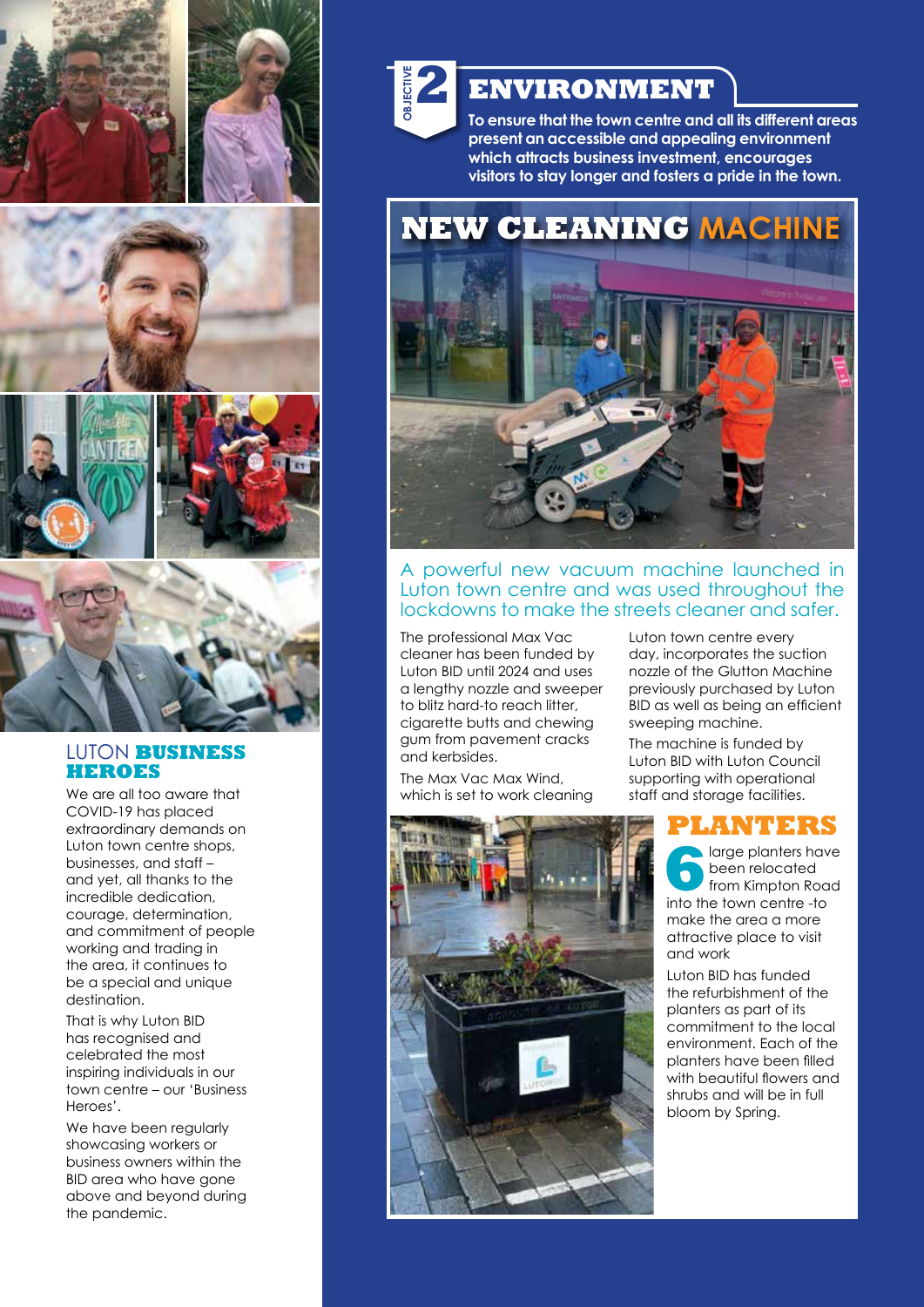## **EXPERIENCE**

**To provide a safe, attractive and appealing experience for visitors and workers to enjoy**

#### UNIFORMED **STAFF**

We have restructured the BID Ambassador Team and now have one Ambassador and a BID funded dedicated town centre **Enforcement** Officer. This post is matched with a second dedicated town centre Enforcement Officer provided by Luton Council.

**OBJECTIVE** 

## **CRIME** & **SAFETY**

. . . . . . . . .

Luton BID has been liaising with and supporting Bedfordshire Police and other agencies to monitor crime and safety in the area during COVID-19.

The BID team has also been communicating with businesses in the area to help them put the correct measures and Personal Protective Equipment (PPE) in place.

# **LBAC**/LUTON SAFE

We work closely with Luton Business Against Crime (LBAC) and Luton Safe to help support businesses in the retail and evening economy sectors. This includes being part of regular meetings, sharing information with these businesses and passing on their feedback.

#### **SOS BUS** & STREET PASTORS

. . . . . . . . . . . . .

Luton BID continued to support the SOS Bus and Street Pastors in Luton town centre by sponsoring radios to help keep the town safer at night-time.



**These Enforcement** 

Officers assist in addressing the anti-social behaviour issues in the town centre and will work with other

agencies and uniformed staff in the town centre to tackle begging, street drinking and environmental crimes including fly tipping.



#### **BIG** CHANGE **LUTON**

Luton BID is proud to be a key partner in the Big Change Luton programme - a scheme led by the Luton Homeless Partnership which enables town centre visitors to donate to homeless services using contactless donation points.

The BID's support has included working with more than 20 organisations to promote the project and funding the payment points in the Travel Centre by the station (just off Bute Street) and The Mall Luton. Over £2,500 has been raised so far.



#### **PURPLE** FLAG

Luton town centre's Purple Flag status was renewed with judges praising the town's partnership working.

### **GROWTH** & INVESTMENT **OBJECTIVE 4**

**To build on the strengths of the business community to support and promote growth, development and investment.**

#### TOWN CENTRE **MASTER PLAN**

Luton BID has taken a leading role in the development of the Town Centre Master Plan. The BID is represented on the Master Plan Advisory Group and we have responded officially to the consultation process. We have also promoted the consultation to BID businesses including the recent workshops looking at the different parts of the town centre.

#### **FOOTFALL**

Luton BID continued to fund footfall cameras, positioned in Park Street, Manchester Street, Bute Street and George Street. In January, a new sensorbased system was installed using central government funding. This can identify any areas where there are large gatherings of people and monitor entry points, timings, dwell times and consumer movement.

The town centre has seen significant decreases in footfall due to the impact of the COVID-19 pandemic. As of the end of December the town centre had seen 32% less people as compared to 2019.

#### **CAR PARKING** SCHEME



#### $\overline{a}$  $\Box$

Luton BID continued its partnership with The Mall Luton and Luton Town Football Club, running two reduced rate car parking schemes for employees at town centre businesses, helping to make working in Luton cheaper for individuals and to reduce overheads for businesses.

. . . . . . . . . . . . . .